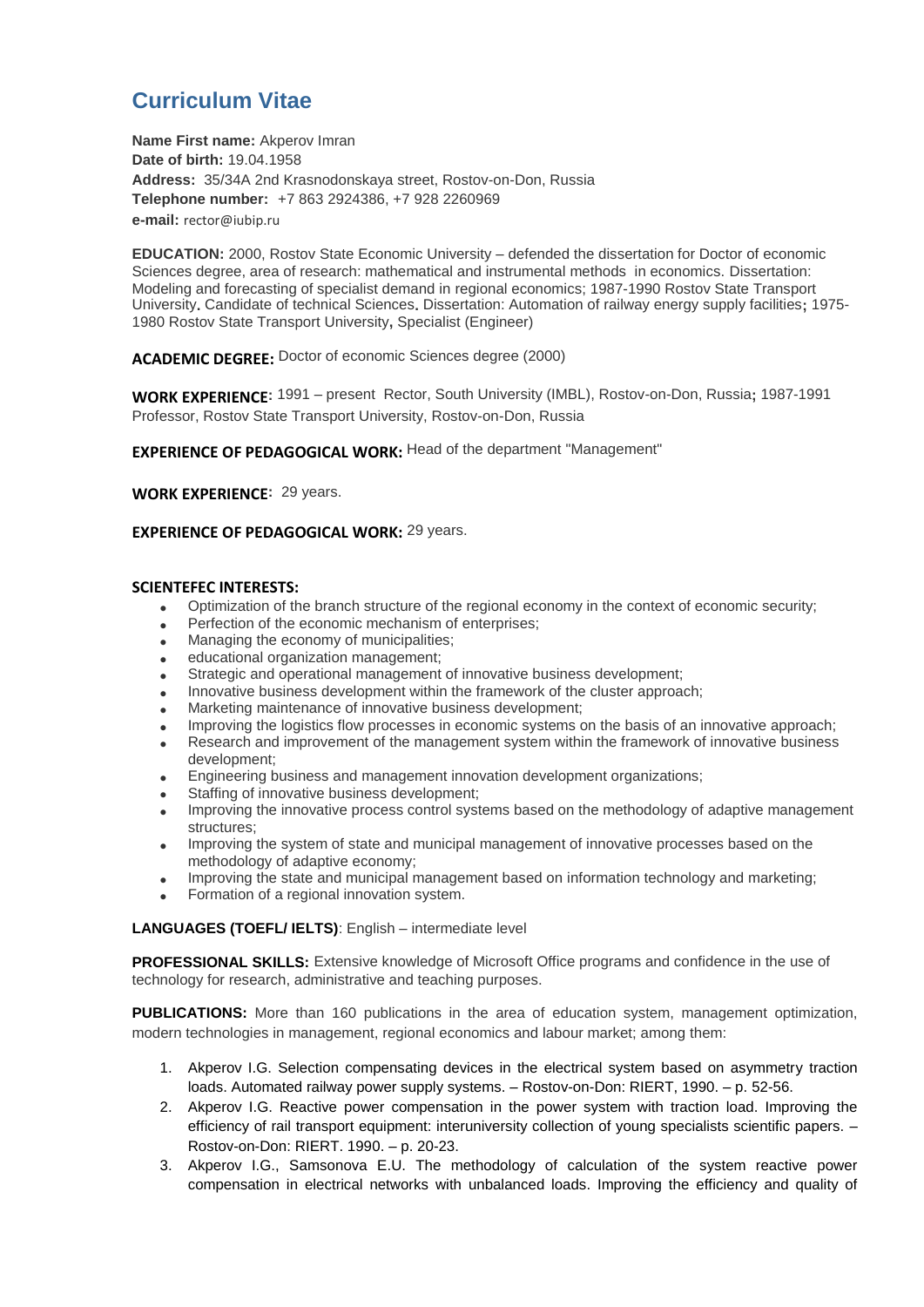electricity supply: abstracts of scientific papers (proceedings of All-Russian scientific and technical conference. – Rostov-on-Don: RIERT, Mariupol, 1990.

- 4. Akperov I.G., Kovalev I.N., Samsonova E.G. System calculation of reactive power compensation in power systems with traction load. The scientific basis for the creation of energy-saving equipment and technology: abstracts of scientific papers of All-Russian scientific and technical conference. – M.: MIIT, 1990. – p. 37-39.
- 5. Akperov I.G., Samsonova E.G., Kovalev I.N., Repiev V.G. Technical and economic efficiency of reactive power compensation in power systems with traction load. Automated railway power supply systems: collection. – Rostov-on-Don: RIERT, 1990. – p. 56-60.
- 6. Akperov I.G., Kovalev I.N. The treatment of traction networks in systemic calculating reactive power compensation. Electricity.  $-$  1991. -  $N<sub>2</sub>5. - p.$  12-17.
- 7. Akperov I.G. Business games and management. Potential of institute as a resource of regional development: collection of scientific papers (proceedings of Research and practice conference, Rostov-on-Don, 16 April 1997) Part 1. Economics and management. – Rostov-on-Don: IMBL, 1997. – p. 32-33
- 8. Akperov I.G. Concept and mathematical model of choosing a strategy for developing higher education in the region. Russian management in XXI century: collection. – Krasnodar: URIM, 1997.
- 9. Akperov I.G. New technology of constructive education and knowledge monitoring in humanitarian institute. Development of higher education system – civilized path of progress and reforms in Russian society: collection of research papers. – Ekaterinburg: UralGU, 1997.
- 10. Akperov I.G. Balance of declarative and procedural knowledge in the system of higher education. Development of higher education system – civilized path of progress and reforms in Russian society: scientific conference abstracts (proceedings International conference, Ekaterinburg, 1997)
- 11. Akperov I.G. Development of the methodology of forecasting of regional demand for specialists // Scientific report 2R-97. – Rostov-on-Don, 1997.
- 12. Akperov I.G. Solving the problem of forecasting of regional demand for specialists // Scientific potential of institutes: collection of scientific papers. – Rostov-on-Don: IMBL, 1997.
- 13. Akperov I.G. Strategic planning of development of the system of specialists training: new approach and methodology// Potential of institute as a resource of regional development: collection of scientific papers (proceedings of Research and practice conference, Rostov-on-Don, 16 April 1997) Part 1. Economics and management. – Rostov-on-Don: IMBL, 1997. – p. 6-16
- 14. Akperov I.G., Komarova A.I. Economic regularities of educational systems // Informational systems, economy, labour and production management: collection. – Rostov-on-Don: RSEA, 1997. – 2nd edition.
- 15. Akperov I.G. Response surface analysis in the problem of region management//Problems and methods of economic processes management: collection. – Otradnaya: NCSC HS, 1998.
- 16. Akperov I.G., Gamaley Y.V. Analysis of the complex social economic system on the basis of information technology // Problems of natural sciences and humanities: collection of scientific papers. – Otradnaya: NCSC HS, 1998. – 2.
- 17. Akperov I.G. Research of management systems: educational methodical complex. Rostov-on-Don: IMBL, 1998 p. 37
- 18. Akperov I.G. Mathematical model of forecasting of regional demand for specialists // Scientific and educational potential of institute as a resource of regional development: collection of scientific papers (proceedings of Interuniversity research and practice conference, Rostov-on-Don, 9 June 1998) – Rostov-on-Don: IMBL, 1998. – p. 81-83
- 19. Akperov I.G. Model of calculation of resources required for development of higher education system. // Methods of economic processes management in North Caucasian region: collection. – Otradnaya: HCSC HS, 1998.
- 20. Akperov I.G. Problems of business education development on the basis of scientific research // Scientific and educational potential of institute as a resource of regional development: collection of scientific papers (proceedings of Interuniversity research and practice conference, Rostov-on-Don, 9 June 1998) – Rostov-on-Don: IMBL, 1998. – p. 73-81.
- 21. Akperov I.G. Forecasting of regional demand for specialists and regional educational system management: monograph. – M.: High school, 1998. – p. 306
- 22. Akperov I.G., Zhilenkova E. U. Solving the problem of providing optimal employment of region residents. Natural and technical and economic sciences: collection. – Otradnaya: NCSC HS, 1998.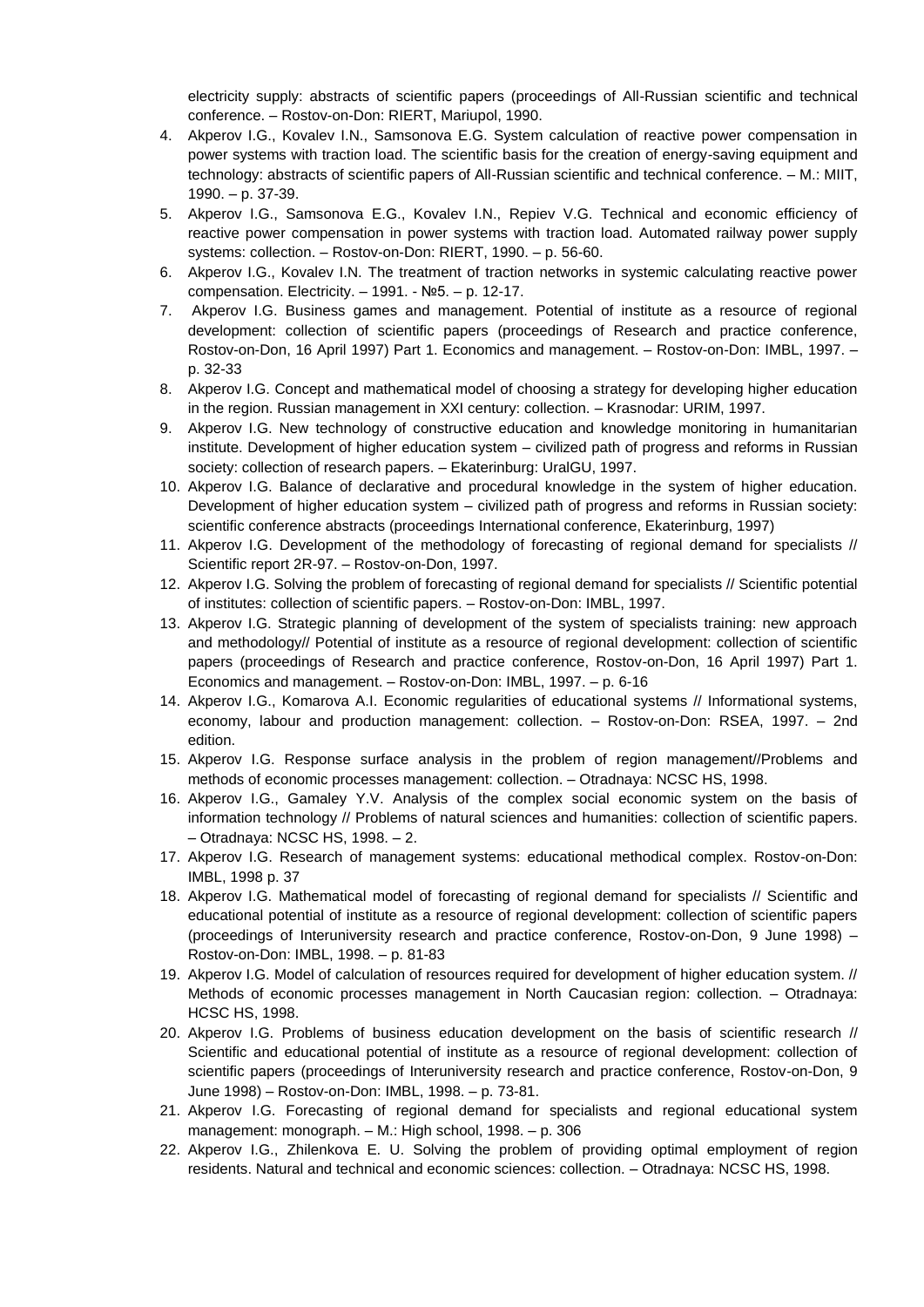- 23. Akperov I.G. Statistic analysis and forecasting of regional educational system development. // Problems of regional educational system projection and management: investment aspect: collection. – Rostov-on-Don: RSEA, 1998. – Part 2.
- 24. Akperov I.G. Economic regularities of formation of specialists training system // Scientific and educational potential of institutes as a resource of regional development: collection of scientific papers (proceedings of Interuniversity research and practice conference, Rostov-on-Don, 9 June 1998) – Rostov-on-Don: IMBL, 1998. – p. 83-85.
- 25. Akperov I.G., Rezvanov S.V., Svetashev S.S. Export potential of educational system of the region // Scientific and educational potential of institutes as a resource of regional development: collection of scientific papers (proceedings of Interuniversity research and practice conference, Rostov-on-Don, 9 June 1998) – Rostov-on-Don: IMBL, 1998. – p. 69-73.
- 26. Akperov I.G. Economic analysis of educational systems organization // Prospects of high school in the private sector of education: University scientific conference abstracts. – Rostov-on-Don: RINLS, 1998.
- 27. Akperov I.G. Economic analysis of educational systems development // Economics and finances: collection (proceedings of All-Russian Research and practice conference, Tula: TULGU, 1998.) - Part 2.
- 28. Akperov I.G. Project Conception of higher education development // Congress of Business Education: collection of scientific papers (proceedings of International scientific conference, Hague, 1999). – Hague, 1999.
- 29. Akperov I.G. Analysis of problems of system of higher education and culture development on the basis of Ishikawa diagram. Collection of scientific papers. – Rostov-on-Don: IMBL, RSPU, 1999. p. 5-12.
- 30. Akperov I.G. Analysis of educational services demand in Rostov region. // Diagnostics, control and business engineering in modern technologies of company management: collection of scientific papers. – Otradnaya: NCSC HS, 1999.
- 31. Akperov I.G. Intellectual potential of science and regularities of economic development // Problems of instability and management of changes in social economic structures: collection of scientific papers. – Otradnaya, IMBL, RSEA, 1999.
- 32. Akperov I.G. Concept of adaptation and project management of specialists training system. // Academic notes of IMBL: interuniversity collection of scientific papers. Part 1. Pedagogy, psychology, sociology. Natural sciences. – Rostov-on-Don: IMBL, 1999. – p. 7-14.
- 33. Akperov I.G. Modeling and forecasting of regional economy demand for specialists: doctor of economics sciences candidate's thesis. Rostov-on-Don: IMBL, 1999.
- 34. Akperov I.G. Modeling and forecasting of regional economy demand for specialists: abstract of doctor of economics sciences candidate's thesis. Rostov-on-Don: IMBL, 1999. – p. 46
- 35. Akperov I.G., Dolyatovski V.A. New concept of mathematical economics teaching in economic institute // Teaching methodology of statistics, mathematical economics and mathematical economics methods in economic institutes: collection of scientific papers (proceedings of International scientific methodological conference, Moscow, 1999) – M.: MSUESF, 1999.
- 36. Akperov I.G. Algorithms of work of educational reform in the region monitoring subsystem // Prospects of high school in the private sector of education: scientific conference abstracts (proceedings of Interuniversity research and practice conference, Rostov-on-Don, 24 April 1999) – Rostov-on-Don: Ministry of general and professional education of Rostov region, 1999. – p. 144-151
- 37. Akperov I.G. Evaluation of computer technologies efficiency in educational process. // Innovation teaching technologies: collection of scientific papers. – Rostov-on-Don, 1999.
- 38. Akperov I.G. Application of nonlinear dynamics methods in the development of education system // Problems of instability and change management in social economic structures: collection of scientific papers. – Otradnaya: RSEA, IMBL, 1999.
- 39. Akperov I.G., Gamaley Y.V. Application of mathematical economics models of processes in transitional economy forecasting // Methodology of statistics, mathematical economics and mathematical economics methods teaching in economic institutes: collection of scientific papers (proceedings of International scientific methodological conference, Moscow, 1999). – M.: MSUESF, 1999.
- 40. Akperov I.G., Danko S.V. Test of hypothesis about efficiency of educational process improvement methods // Russian institute: person is in the focus of attention: collection of scientific papers. Part 2. – Rostov-on-Don: Don State Technical University, 1999.
- 41. Akperov I.G. Program targeted method of curriculum synthesis. Innovative teaching technologies: collection of scientific papers. – Rostov-on-Don, 1999.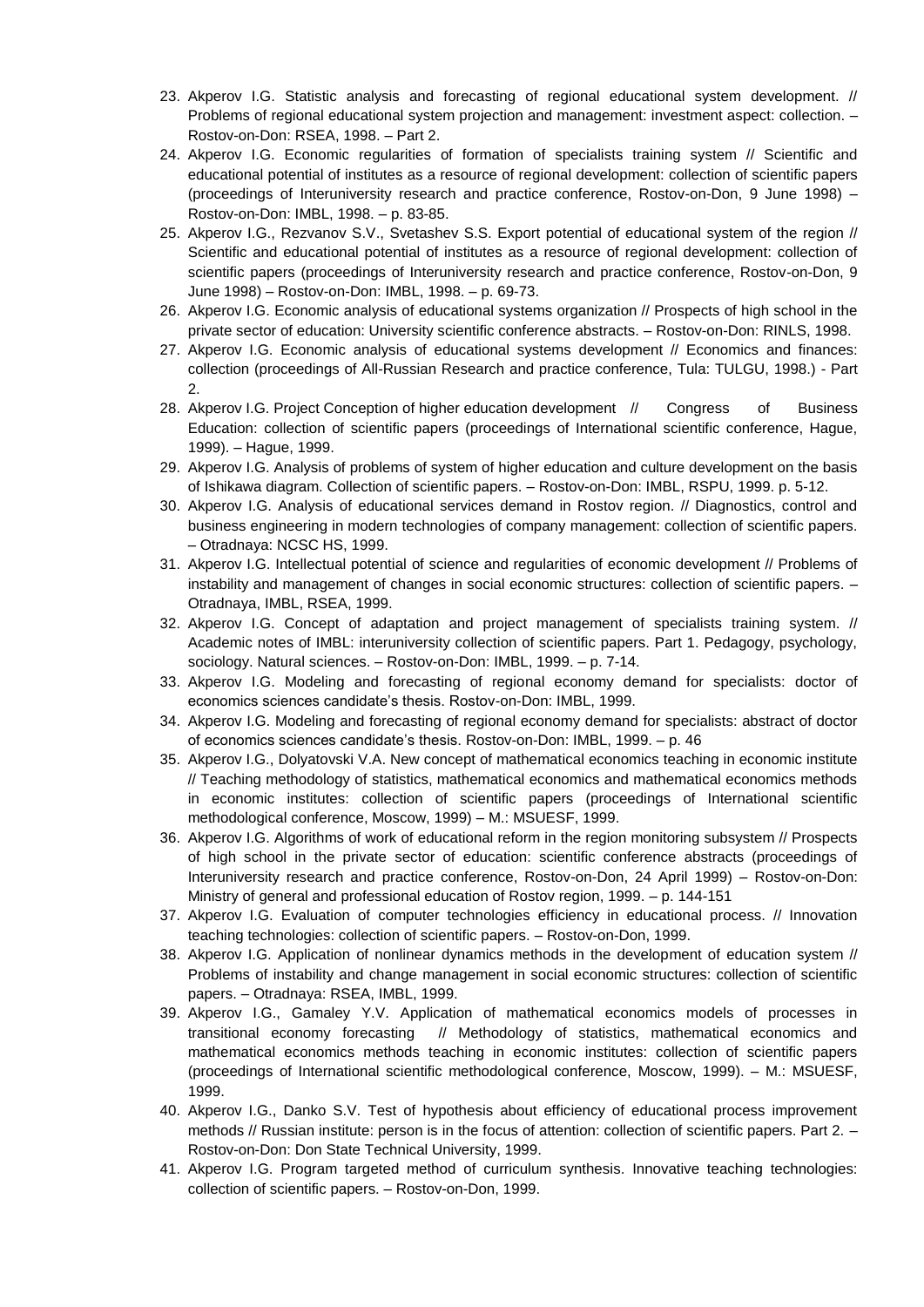- 42. Akperov I.G. Project management in the system of higher education // Problems of theory and practice of management. – 1999 - № 5/ - p. 118-121.
- 43. Akperov I.G., Gamaley Y.V. Development of methodology of demand for specialists in the region forecasting // Herald of Academy. – 1999. - № 3(9).
- 44. Akperov I.G., Kabisov M.E. Change management in the system of teaching managers. // Reconstruction of economic and social system of Republic of North Ossetia-Alania: collection of scientific papers. – Vladikavkaz: North Ossetia State University, 1999.
- 45. Akperov I.G., Dolyatovskiy V.A., Balabekian E.R. Investment positions of Russia in the world financial system // Scientific and educational potential of institute as a resource of regional development: collection of scientific papers (proceedings of Interuniversity research and practice conference, Rostov-on-Don, 14 May 1999). Part 1. – Rostov-on-Don: IMBL, 2000. – p. 60-69.
- 46. Akperov I.G., Dolyatovskiy V.A., Meleshko N.P. Engineering of management processes in institute. // Investment positions of Russia in the world financial system // Scientific and educational potential of institute as a resource of regional development: collection of scientific papers (proceedings of Interuniversity research and practice conference, Rostov-on-Don, 14 May 1999). Part 1. Organization and management. Economy of transition period. Educational activity and pedagogy. – Rostov-on-Don: IMBL, 2000. – p. 14-22.
- 47. Akperov I.G. Concept of educational system monitoring. // Prospects of high school in the sector of private education: collection of scientific papers (proceedings of South Russian interuniversity research and practice conference, Rostov-on-Don, 9 June 2000) – Rostov-on-Don: IMBL, 2000. P. 6- 13.
- 48. Akperov I.G. Algorithms of work of educational reform in the region monitoring subsystem. Problems of economy and law in social and historical aspect: interuniversity collection of scientific articles. – Rostov-on-Don: SRHI, 2000. – p. 51-56.
- 49. Akperov I.G. Algorithms of work of educational reform in the region monitoring subsystem. // Scientific and educational potential of instituteы as a resource of regional development: collection of scientific papers (proceedings of Interuniversity research conference). Part 1. Organization and management. Economy of transition period. Educational activity and pedagogy. – Rostov-on-Don: IMBL, 2000. – p. 103-109.
- 50. Akperov I.G., Meleshko N.P., Dolyatovskiy V.A. Possible education system optimization in the institute. // Scientific and educational potential of institutes as a resource of regional development: scientific conference abstracts (proceedings of Interuniversity research and practice conference, Rostov-on-Don, 14 May 1999). Part 1. Organization and management. Economy of transition period. Educational activity and pedagogy. – Rostov-on-Don: IMBL, 2000. – p. 109-113.
- 51. Akperov I.G. Procedure of choosing a strategy of regional development organization // Scientific and educational potential of institutes as a resource of regional development: scientific conference abstracts (proceedings of Interuniversity research and practice conference, Rostov-on-Don, 14 May 1999). Part 1. Organization and management. Economy of transition period. Educational activity and pedagogy. – Rostov-on-Don: IMBL, 2000. – p. 22-29.
- 52. Akperov I.G. Problems of business education in Russia. // New technologies in management, business and law: scientific conference abstracts (proceedings of International conference, Nevinnomyssk, 20- 23 May 2000). – Rostov-on-Don, Nevinnomysk: IMBL (Nevinnomysk branch), 2000. – p. 162-172.
- 53. Akperov I.G. Forecasting of employment of Rostov region residents. // Scientific and educational potential of institutes as a resource of regional development: scientific conference abstracts (proceedings of Interuniversity research and practice conference, Rostov-on-Don, 14 May 1999). Part 1. Organization and management. Economy of transition period. Educational activity and pedagogy. – Rostov-on-Don: IMBL, 2000. – p. 9-14.
- 54. Akperov I.G., Svetashev S.S. Education as a kea resource of competitive ability // The roads to the society of the third millennium: collection of scientific papers of IMBL faculty. – Rostov on Don: IMBL, 2001. – p. 11-17.
- 55. Akperov I.G., Konopleva I.A., Golovach S.P. Treasury system of budget administration in Russia: teaching book. M.: Finances and statistics, 2002. – p. 352.
- 56. Akperov I.G., Svetashev S.S. Education as a kea resource of development // Your capital. 2002. №1. P. 28-29.
- 57. Akperov I.G., Maslikova Z.V. Featchures of formation of organizational culture. Theory of communication and Applied communication: Herald of Russian communicative association. – Rostovon-Don: IMBL, 2002. P. 5-8.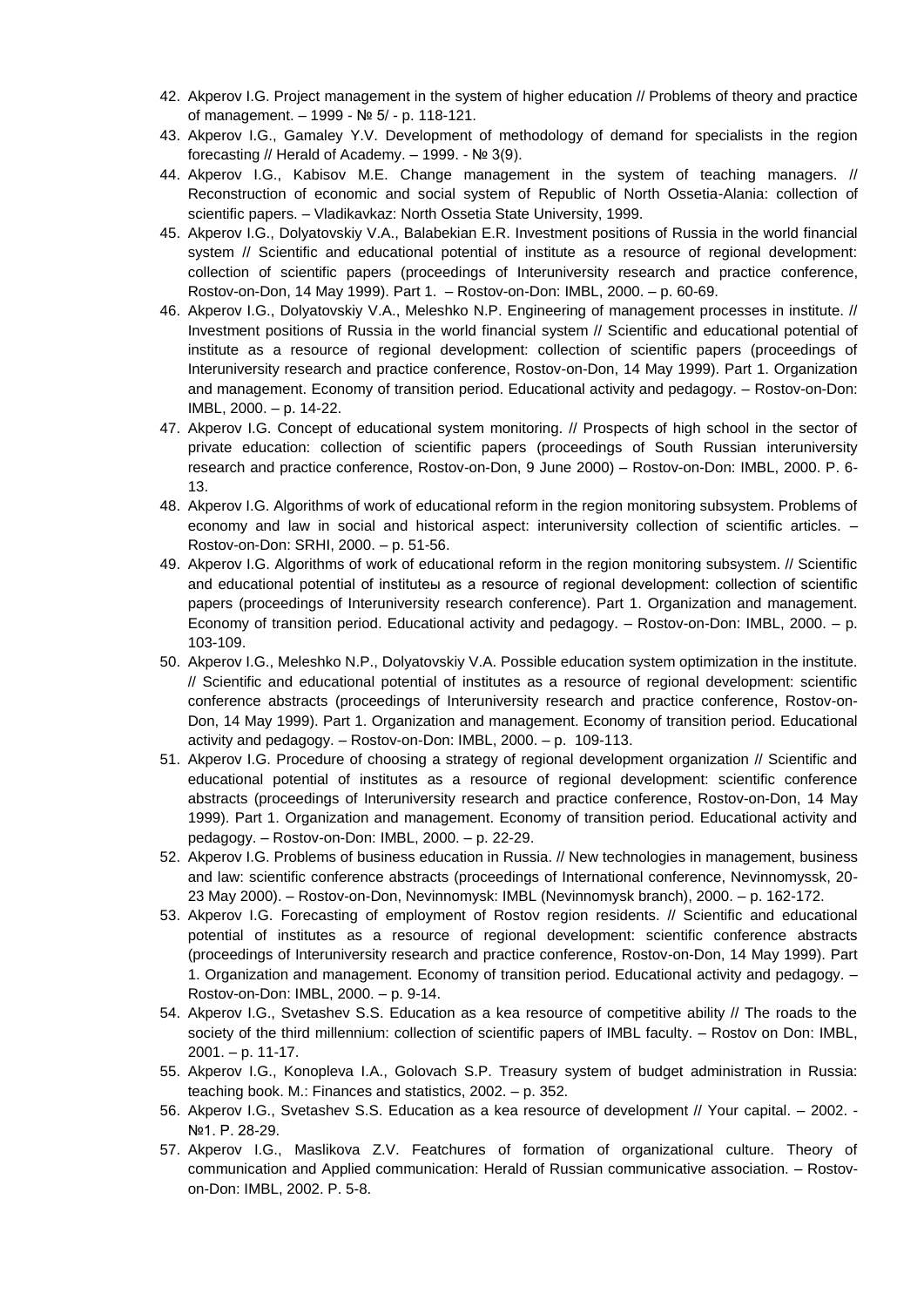- 58. Akperov I.G., Kasakov A.I., Meleshko N.P., Dolyatovskiy V.N. Systemic model of assessment of criminological situation in the city (region) forecasting // The roads to the society of the third millennium: collection of scientific papers of IMBL faculty. Part 2.– Rostov on Don: IMBL, 2002. – p. 13-19.
- 59. Akperov I.G., Efimova N.L., Kleimenova E.A. Present condition and tendencies of development of private accredited institutes in Southern Federal District // Prospects of high school in the sector of private education: collection of scientific articles of VI research and practice conference of South region institutes, Rostov-on-Don, 29 June 2002). Rostov-on-Don: International association of specialized private educational institutions of South region, IMBL, RODLI, 2002 . – p. 6-20.
- 60. Akperov I.G., Maslikova Z.V. Specialization "Psychology of entrepreneurship" as a new direction of psychological education. Developing person in the system of high education in Russia: collection of scientific papers (proceedings of All-Russian research and practice conference dedicated to 10th anniversary of Institute of Management, Business and Law, Rostov-on-Don, 30-31 May 2002). Part 2. Rostov-on-Don: IMBL, 2002. P. 84-89.
- 61. Akperov I.G., Maslikova Z.V. Choosing a strategy of successful behavior in business. Education and science – main resource of social economic development in the third millennium: collection of scientific articles (proceedings of International research and practice conference, Rostov-on-Don, April 2002). Part 1. – Rostov-on-Don: IMBL, 2003. P. 4-13.
- 62. Akperov I.G., Svetashev S.S. Quality of specialists training is the principal thing in education. // Your capital. – 2003. №6. – p. 60-61.
- 63. Akperov I.G., Zhukov D.V., Svetashev S.S. Synchronization of company's personnel potential development with transformation of business processes // New technologies in management, business and law: collection of scientific papers (proceedings of the III international conference, Nevinnomyssk, 30 May 2003). – Nevinnimyssk: IMBL (Nevinnomyssk branch), 2003. P. 5-8.
- 64. Akperov I.G. Culture of discipline in the organization // Your capital. 2004. № 12-1. p. 56-57.
- 65. Akperov I.G. Continual education of personnel is the earnest of successful development of personnel // Your capital. – 2004. № 5. – p. 52-53.
- 66. Akperov I.G. Education of personnel is a strategic resource of organization development // Your capital. – 2004. - № 11. - P. 48-49.
- 67. Akperov I.G. Importance of moral comfort of personnel in the organixation. // Your capital. 2004. -№9. – p. 54-55.
- 68. Akperov I.G. Optimal system of personnel stimulation. // Your capital. 2004. №3. p. 52-53.
- 69. Akperov I.G. Evaluation of personnel activity efficiency // Your capital. 2004. № 1-2. p. 50-51.
- 70. Akperov I.G., Kokhanenko I.K., Pishchik V.I. «Fuzzy logic» technology in evaluation of service quality.  $-2004. - p. 28-32.$
- 71. Akperov I.G. Rostov-on-Don has joined the process of creating the unified European space // Your capital. – 2004. - № 7-8. P. 62-63.
- 72. Akperov I.G. Knowledge management as an effective mechanism of company's human capital development. // Your capital. – 2004. - №6. P. 54-55.
- 73. Akperov I.G., Yakutina O.I. Innovative character of higher education system in modern society // Social humanitarian knowledge: pragmatic aspect: scientific conference abstracts (proceedings of conference, Rostov-on-Don: IMBL, 2005. – p. 12-20.
- 74. Akperov I.G. How to manage the competency of company's employees? // Your capital. 2005. №2. p. 44-45.
- 75. Akperov I.G., Maslikova Z.V. Corporate culture: nature, structure and functions. // Organizational communication: collections of scientific papers (proceedings of The I International conference, Rostovon-Don, 19-21 May 2005). – Rostov-on-Don: IMBL, Russian communicative association, 2005. – p. 6- 11.
- 76. Akperov I.G. Strategy of dependence is inadmissible // Paid education. 2005. № 7-8. p. 4-9.
- 77. Akperov I.G. Emotional intellect of organization in Russian context // Your capital. 2005. № 10. p. 38-39.
- 78. Akperov I.G., Svetashev S.S. Innovative development of regional economy with the application of educational system potential. Education and science is the main resource of the third millennium: collection of scientific papers (proceedings of Jubilee international research and practice conference, Rostov-on-Don, 13 November 2006): Rostov-onDon IMBL, 2006. – p. 7-15.
- 79. Akperov I.G. Competency of an employee of Russian companies // Your capital. 2006. №49. p. 44- 45.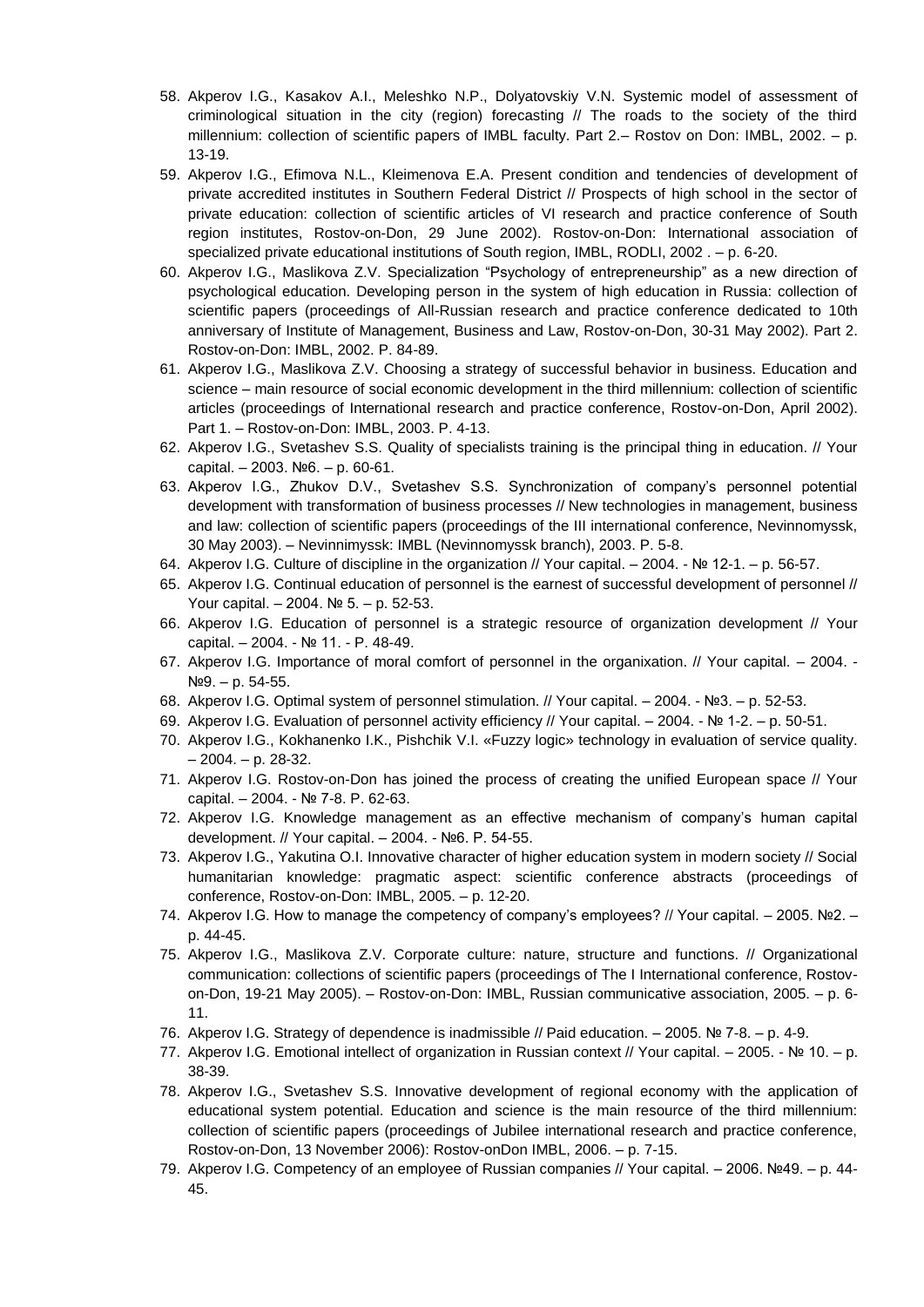- 80. Akperov I.G. Education and development of personnel on the basis of competence // Your capital. -2006. №50. – p. 53-54.
- 81. Akperov I.G. Potential of strategic partnership of IMBL and FTS // Efficiency of tax administration: collection of scientific papers (proceedings of Regional research and practice conference, Rostov-on-Don, 2006).
- 82. Akperov I.G. Intellectual capital as a strategic factor of regional development // Terra Economicus, 2006. Part 4, №4. p. 39-46.
- 83. Akperov I.G. Private institutes prepare unique specialists foe the market // Regional review. 2007. - $N<sup>0</sup>4(4)$ . – p. 46.
- 84. Akperov I.G., Litvinenko I.L. Main factors and preconditions of the rise of transnational corporations // Herald of South-Russian university. – 2007. - №3. – p. 115-119.
- 85. Akperov I.G., Kramarov S.O., Ignatenko U.P. Formation of distributed corporate information system as a factor of innovative development of South region private institutes association // Proceedings of The III All-Russian research and practice conference "Yputh and formation of civil society in Russia" – Volgograd, September 2007.
- 86. Akperov I.G., Kramarov S.O., Ignatenko U.P., Tsay A.V. Theoretical basis for corporate training of specialists on information security. Scientific papers of All-Russian scientific methodical symposium "SKO-2007" "Mixed and corporate education", Rostov-on-Don, 2007. – p. 69-72.
- 87. Akperov I.G., Kramarov S.O., Ignatenko U.P. Formation of distributed corporate information system as a factor of innovative development of Interregional association of specialists of South region private educational institutions // Integration of Russian universities into the world educational and scientific space with regard to regional features: Scientific papers of the IV All-Russian conference. – M., 2007. – p. 75-77.
- 88. Akperov I.G., Petrashev A.V. Transfer of innovation technologies: readiness, obstacles, opportunities // Innovations. – 2008. - №5. P. 106-112.
- 89. Akperov I.G. Public evaluation of education quality in Southern Federal District // Higher education in Russia, 2009. - №2. – p. 29-33.
- 90. Akperov I.G., Litvinenko I. L. "Methodological bases of regional programs forming development in consideration of multinational corporation influence" // Terra Economicus, 2009. T.7, # 3-3. P. 212-214
- 91. Akperov I.G., Lazovsky V. F., Hashev Z. M., Shiyanov E. N. "Russia economy in the conditions of information society formation: development problems and prospects: scientific articles collection // Proceedings of the All-Russian scientific conference, Krasnodar, 2009 – 448 p.
- 92. Akperov I.G., Kramarov S. O., Ignatenko Yu. P., Kravchenko G. F., Sayunts K. A. "Innovative project "BURAN"" "Electronic resources in lifelong education (ERNO-2010)": Works of the International scientific and methodical symposium of Tuapse. - Rostov-on-Don; Prod. SFU, 2010. - 345-346
- 93. Akperov I.G., Kramarov S.O., Bogacheva E.V., Bogachev A.L. "European educational technologies transfer as the way to new professional education in Russia", Integration of Russian universities into world educational and research area subject to regional characteristics: Works of IV All-Russian conference, 2010.
- 94. Akperov I.G., Kiyanova L.D. "Ways of human potential activation of the region rural territories" // Up-todate problems of Russia economic development in the conditions of globalization and some questions of methodology: Academic notes of IMBL (Economy). – Rostov-on-Don: IMBL, 2011. – P. 3-8.
- 95. Akperov I.G., Doicheva A.V. "Modernization of Rostov region tax departments organizational structure on the basis of simplicial complexes analysis", Terra Economocus, 2011. № 2-2, p. 46-52.
- 96. Akperov I.G. "Foresight's technologies for regional innovative system forming" // Collection of scientific works "Innovations. Investments. Technologies - 2011" (proceedings of the International Forum, Rostov-on-Don, April 2011) Rostov-on-Don: IMBL, 2011. P. 10-13
- 97. Akperov I.G., Svetashev S.S. "Human coordinate of investment projects" // Collection of scientific works "Innovations. Investments. Technologies - 2011" (proceedings of the International Forum, Rostov-on-Don, April, 2011) Rostov-on-Don: IMBL, 2011. P. 13-16
- 98. Akperov I.G. "If company "is in a fever", it is necessary to call professionals" // Business quarter. - $2012. - # 1. - P. 26.$
- 99. Akperov I.G. "We should seek for instrument for institutes "weeding" on the labor market" // Business quarter. – 2012. – # 16. – P. 12.
- 100. Akperov I.G. "Will our self-preservation reflex work?" // Business quarter. 2012. # 9. P. 12.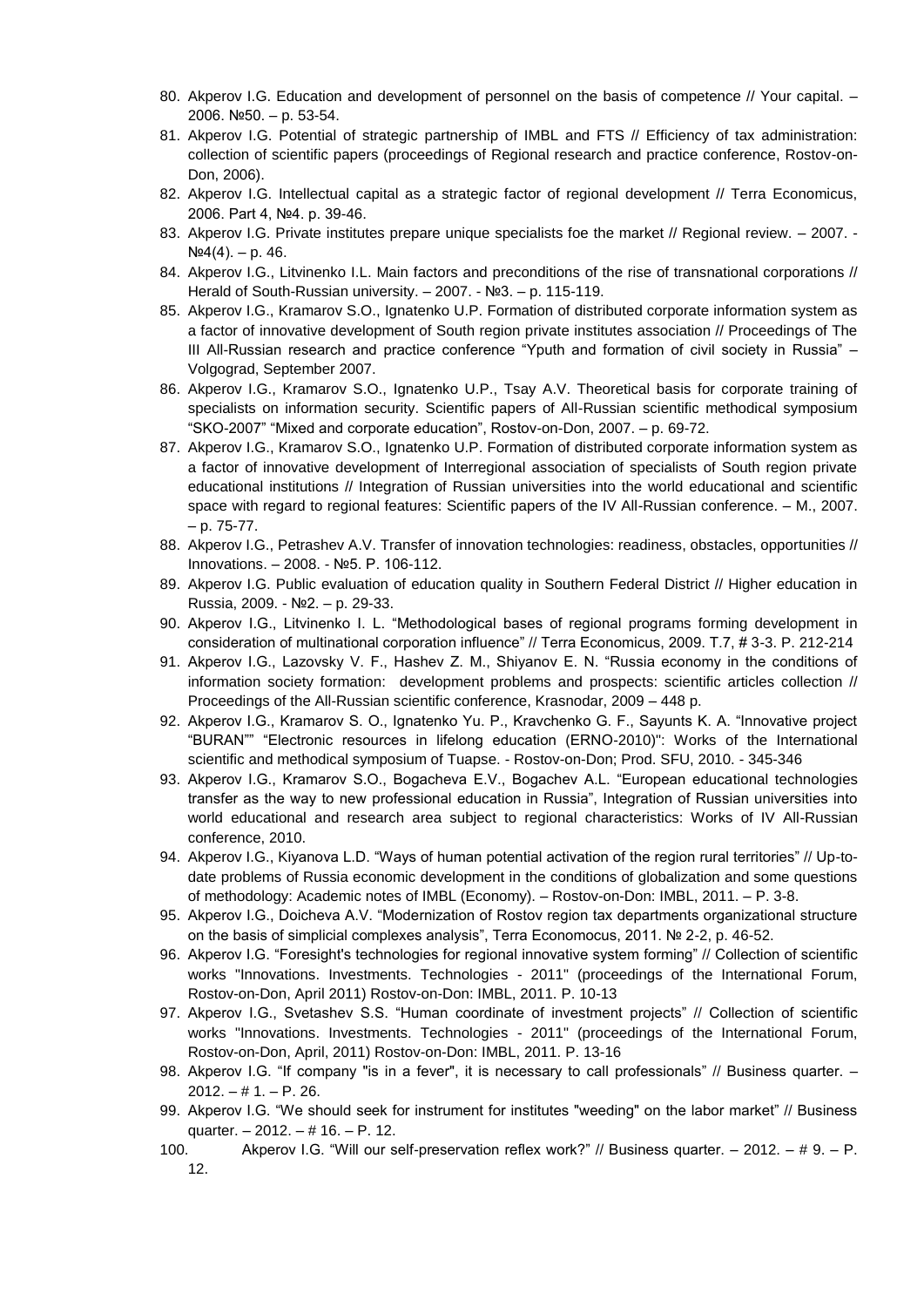- 101. Akperov I.G. ,Sergienko L.S."Regional labor-market as core mechanism of the region social and economic development" // "Intellectual capital of Russian regions development" proceedings of Scientific and Educational Forum, Rostov-on-Don, 2012. – P. 6-9.
- 102. AkperovI.G., Guseynova G.Sh. "Review of Germany experience in forming of the region innovative system" // "Intellectual capital of Russian regions development" proceedings of Scientific and Educational Forum. Rostov-on-Don, 2012. – P. 97-102.
- 103. Akperov I.G."Creating an effective region development management system in conditions of transformation of the economy" // New technologies, 2012. #1. P. 61-66
- 104. Akperov I.G., Kurianov N.A. "Financial market as an important institution of providing sustainable development of regional economy", Herald of Rostov State Economic University (RINH), 2012, № 37, p. 255-259.
- 105. Akperov I.G., Brusov P.N., Filatova T.V., Orehova N.P., Brusov P.P., Brusova A.P., Kramarov S.O., Dolgov D.M. "One-year companies: analysis of financial activities", Herad of Financial University, 2012, №5, p. 84-90.
- 106. Akperov I.G., Brusov P.N., Filatova T.V., Orehova N.P., Brusov P.P., Brusova A.P., Kramarov S.O., Dolgov D.M. "Dependence of one-year company weighted average cost and equity value from income tax rate and leverage level", Financial research, 2012. №4, p. 86-98.
- 107. Akperov I.G., Krivonos K.K. "Management of the region economy: Russian and foreign experience" //"Intellectual capital of Russian regions development" proceedings of Scientific and Educational Forum. Rostov-on-Don, 2013(in print)
- 108. AkperovI.G., Kruglov A.A. "Macroeconomic forecasting: theoretical aspects and problems" "Intellectual capital of Russian regions development" proceedings ofScientific and Educational Forum. Rostov-on-Don, 2013(in print)
- 109. AkperovI.G., PolyakovO.E. "Structure of regional resources: qualitative evaluation" // "Intellectual capital of Russian regions development" proceedings of Scientific and Educational Forum. Rostov-on-Don, 2013
- 110. Akperov I.G., Bryukhanova N.V. "Venture management of personnel landscape territory forming and development of its potential" // Modern problems of science and education. – 2014. – # 4; URL:<http://www.science-education.ru/118-14035>
- 111. Akperov I.G. "Innovation development for the benefit of regional economics system modernization", Works of XX International scientific and technical conference and Russian scientific school of young scientists and specialists "System problems of reliability, quality, computer simulation, cybernetic, information and telecommunication technologies in the innovative projects" (INNOVATIKA-2014, edited by professor of NRU HSE Kofanov U.N.), M.: 2014.
- 112. Akperov I.G., Kravchenko O.J. "Information and communication technologies as a component of active management of the region" // Works of XX International scientific and technical conference and Russian scientific school of young scientists and specialists "System problems of reliability, quality, computer simulation, cybernetic, information and telecommunication technologies in the innovative projects" (INNOVATIKA-2014, edited by professor of NRU HSE Kofanov U.N.), M.: 2014.
- 113. Akperov I.G. "Problems and prospects of social and economic development management of the region in the context of the transition to the sixth wave of innovation" // "Intellectual capital of Russian regions development"proceedings ofScientific and Educational Forum. Rostov-on-Don, 2014.
- 114. Akperov I.G., Bryukhanova N.V. "Professional education as a key factor of sustainable development of the region", New technologies, 2015. №2.
- 115. Akperov I.G. "Organizational and functional mechanism of the adaptive model of the economy of the region" // Intellectual capital for regional development. 2015. T. 1. #1. P. 7-15
- 116. Akperov I.G., Chekmareva G.I. "Improvement of railway infrastructure of Iran as a factor in the extension of international transportation control" // Fundamental research. 2016. #3-3. P. 542-546.
- 117. Akperov I.G., Bryukhanova N.V. "Intensification of investment activities in the region on the basis of project management" // Fundamental research. 2016. # 4-1. P. 123-128.

## **CONFERENCE PAPERS AND PRESENTATIONS:**

- Baku international humanitarian forum 2014
- [The 6th Russian-Azerbaijani interregional forum](http://photo.trend.az/en/politics/7549/88934.html) 2015
- Conference NANA 2015